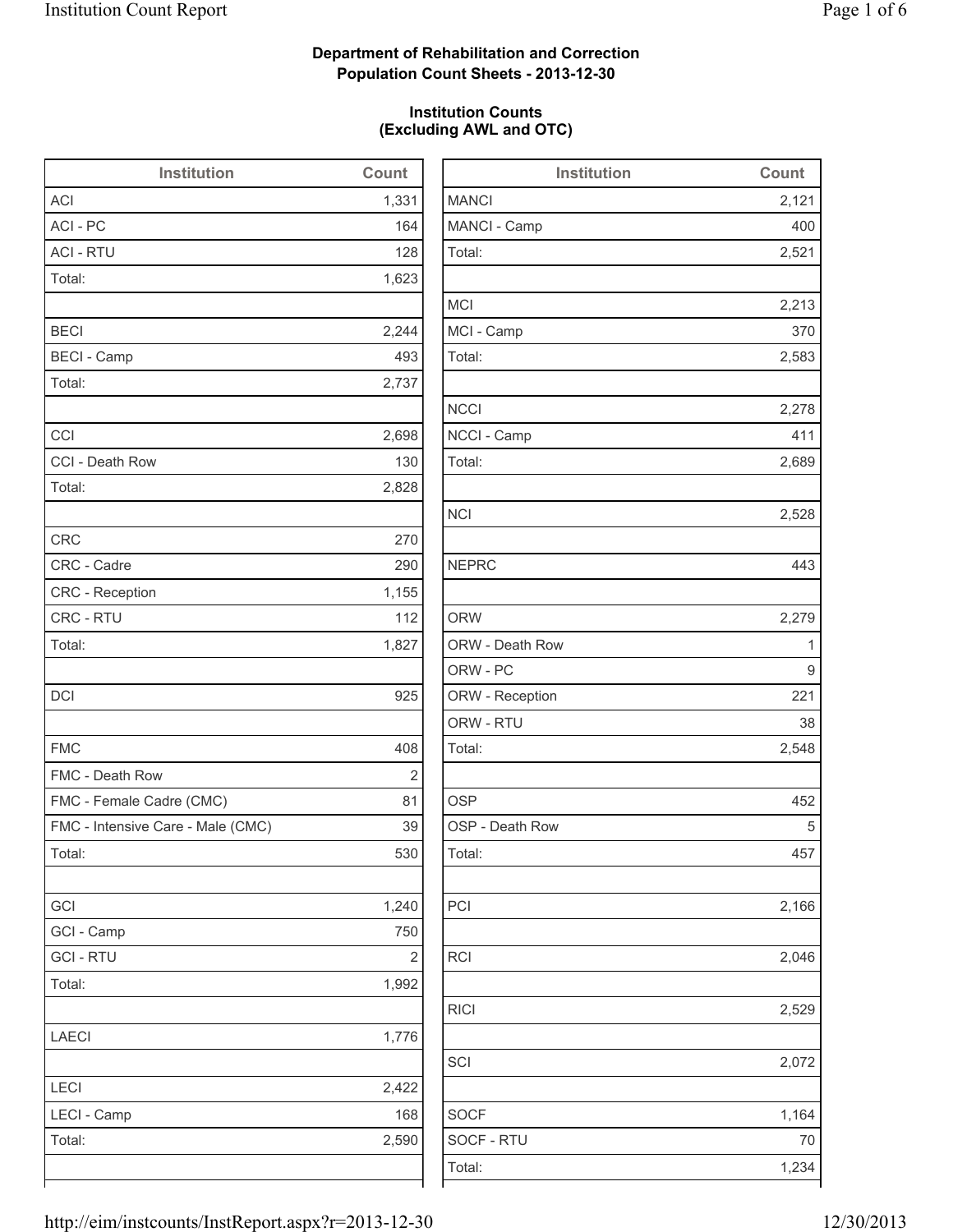### Institution Count Report Page 2 of 6

| LOCI                     | 2,283 |
|--------------------------|-------|
|                          |       |
| <b>LORCI</b>             | 300   |
| LORCI - Cadre            | 197   |
| <b>LORCI - Reception</b> | 807   |
| Total:                   | 1,304 |
|                          |       |
| <b>MACI</b>              | 1,028 |
| MACI - Minimum           | 1,267 |
| MACI - Youth             | 16    |
| Total:                   | 2,311 |

|                  | <b>Total Population:</b> | 50,616 |
|------------------|--------------------------|--------|
|                  |                          |        |
| Total:           |                          | 1,409  |
| <b>WCI - RTU</b> |                          | 49     |
| <b>WCI</b>       |                          | 1,360  |
|                  |                          |        |
| <b>TOCI</b>      |                          | 1,143  |
|                  |                          |        |
| Total:           |                          | 1,522  |
| TCI - Camp       |                          | 433    |
| <b>TCI</b>       |                          | 1,089  |

\* The Total Population includes 37 Offenders with Reason Codes 30 & 31. \*\* The Total Population includes 26 Offenders with Reason Code 0A.

#### **Male Population by Security Level (Include AWL and Exclude OTC)**

| <b>Security Level</b>  |                   | <b>Body</b> | <b>AWL</b>     | $(-OTC)$ | <b>Total</b> |
|------------------------|-------------------|-------------|----------------|----------|--------------|
| Total Level 5          |                   | 113         |                |          | 113          |
| Total Level 4          |                   | 1,786       | 17             | 15       | 1,788        |
| Total Level 3          |                   | 11,498      | 119            | 84       | 11,533       |
| Total Level 2          |                   | 17,356      | 200            | 121      | 17,435       |
| Total Level 1          |                   | 15,650      | 188            | 104      | 15,734       |
| <b>Total Death Row</b> |                   | 137         | $\overline{2}$ |          | 138          |
|                        | <b>Total Male</b> | 46,540      | 527            | 326      | 46,741       |

#### **Female Population by Institution (Include AWL and Exclude OTC)**

|                          | $(1101440)$ and $2101440$ and $0.9$ |                |          |                |
|--------------------------|-------------------------------------|----------------|----------|----------------|
| Institution              | <b>Body</b>                         | <b>AWL</b>     | $(-OTC)$ | <b>Total</b>   |
| <b>DCI</b>               | 925                                 | 9              | 4        | 930            |
| <b>FMC</b>               | 4                                   | $\overline{4}$ |          | $\overline{7}$ |
| FMC - Female Cadre (CMC) | 81                                  | 0              | 0        | 81             |
| <b>NEPRC</b>             | 443                                 | 12             | 7        | 448            |
| <b>ORW</b>               | 2,279                               | 52             | 21       | 2,310          |
| <b>ORW - Death Row</b>   |                                     | 0              | 0        | 1              |
| ORW - PC                 | 9                                   | 0              | 0        | 9              |
| ORW - Reception          | 221                                 | 0              | 0        | 221            |
| ORW - RTU                | 38                                  | 0              | 0        | 38             |
| <b>Total Female</b>      | 4,001                               | 77             | 33       | 4,045          |
| <b>Total Population:</b> | 50,541                              | 604            | 359      | 50,786         |

#### **Male Population by Institution: Security Level 5 (Include AWL and Exclude OTC)**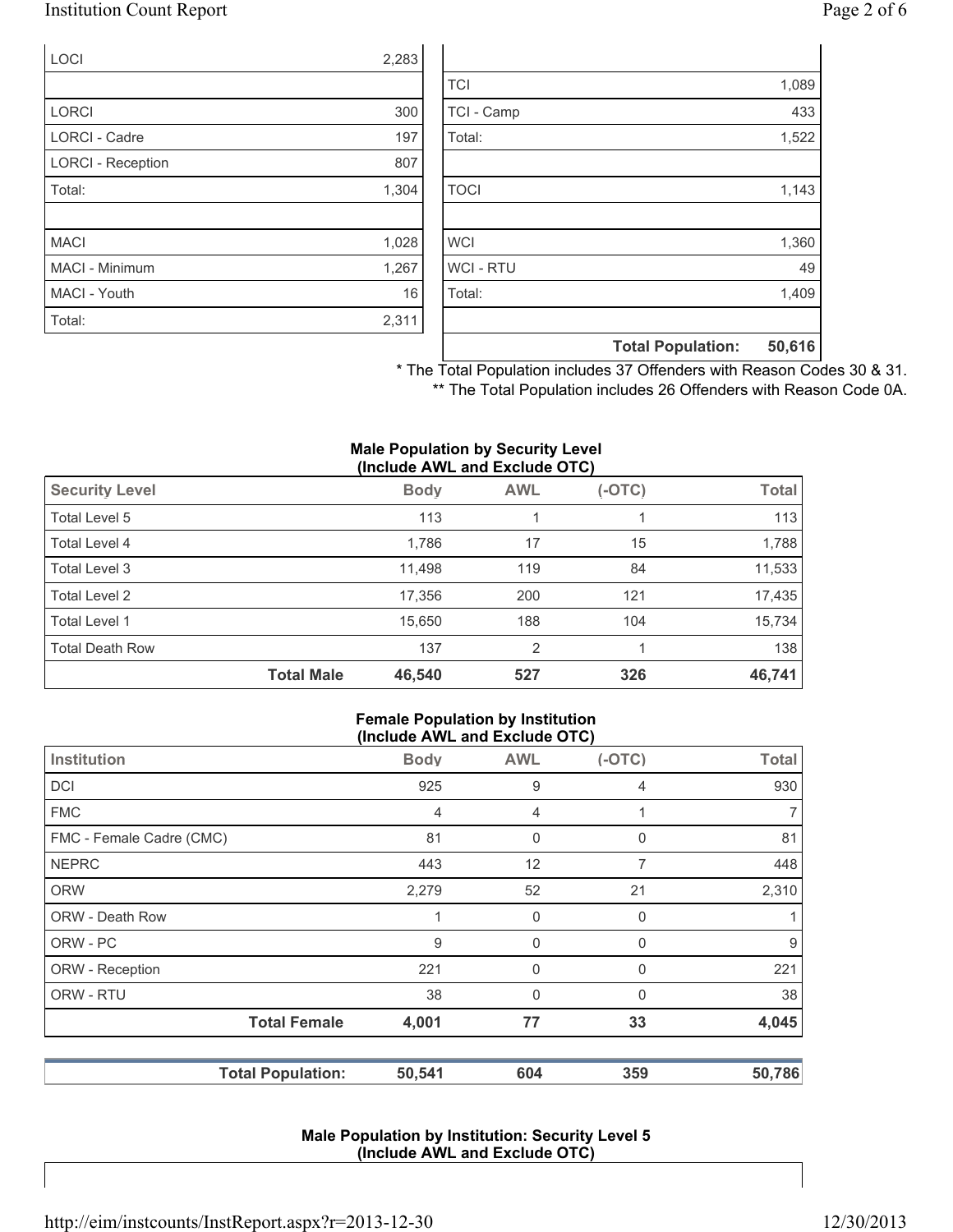# Institution Count Report Page 3 of 6

| Institution          | <b>Body</b> | <b>AWL</b> | $(-OTC)$ | <b>Total</b>     |
|----------------------|-------------|------------|----------|------------------|
| <b>OSP</b>           | 110         |            |          | 110 <sub>l</sub> |
| <b>SOCF</b>          |             |            |          |                  |
| <b>Total Level 5</b> | 113         |            |          | 113              |

### **Male Population by Institution: Security Level 4 (Include AWL and Exclude OTC)**

|                          |                      | (1)            |                     |                     |                           |
|--------------------------|----------------------|----------------|---------------------|---------------------|---------------------------|
| Institution              |                      | <b>Body</b>    | <b>AWL</b>          | $(-OTC)$            | <b>Total</b>              |
| <b>ACI</b>               |                      | $\mathbf 1$    | $\mathsf{O}\xspace$ | $\mathsf{O}\xspace$ | 1                         |
| ACI - PC                 |                      | $\sqrt{5}$     | $\mathsf{O}\xspace$ | $\mathsf{O}\xspace$ | $\sqrt{5}$                |
| <b>BECI</b>              |                      | $\mathbf{1}$   | $\mathsf{O}\xspace$ | $\mathsf{O}\xspace$ | 1                         |
| CCI                      |                      | $\mathbf{1}$   | $\mathsf{O}\xspace$ | $\mathsf{O}\xspace$ | 1                         |
| CRC                      |                      | $\overline{4}$ | $\mathsf{O}\xspace$ | $\mathsf{O}\xspace$ | $\overline{4}$            |
| CRC - Reception          |                      | $\overline{2}$ | $\mathsf{O}\xspace$ | $\mathsf{O}\xspace$ | $\sqrt{2}$                |
| CRC - RTU                |                      | $\overline{2}$ | $\mathbf 0$         | $\mathsf{O}\xspace$ | $\overline{2}$            |
| LAECI                    |                      | $\overline{2}$ | $\mathsf{O}\xspace$ | $\mathsf{O}\xspace$ | $\sqrt{2}$                |
| LECI                     |                      | 34             | $\mathsf{O}\xspace$ | $\mathsf{O}\xspace$ | 34                        |
| LOCI                     |                      | $\sqrt{2}$     | $\mathsf{O}\xspace$ | $\mathsf{O}\xspace$ | $\mathbf 2$               |
| LORCI                    |                      | $\overline{2}$ | $\mathbf 1$         | $\mathbf{1}$        | $\sqrt{2}$                |
| <b>LORCI - Reception</b> |                      | $\mathsf 3$    | $\mathbf{1}$        | $\mathbf{1}$        | $\ensuremath{\mathsf{3}}$ |
| <b>MANCI</b>             |                      | 36             | $\mathbf{1}$        | 1                   | 36                        |
| <b>NCCI</b>              |                      | $\mathbf{1}$   | $\mathsf{O}\xspace$ | $\mathsf{O}\xspace$ | $\mathbf{1}$              |
| <b>NCI</b>               |                      | $\mathbf{1}$   | $\mathbf{1}$        | $\mathsf 0$         | $\sqrt{2}$                |
| <b>OSP</b>               |                      | 342            | $\overline{2}$      | $\overline{2}$      | 342                       |
| PCI                      |                      | $\mathbf{1}$   | $\mathsf{O}\xspace$ | $\mathsf{O}\xspace$ | $\mathbf{1}$              |
| <b>RCI</b>               |                      | 24             | $\mathbf{1}$        | 1                   | 24                        |
| SOCF                     |                      | 1,073          | $\,8\,$             | $\overline{7}$      | 1,074                     |
| SOCF - RTU               |                      | 67             | $\mathsf{O}\xspace$ | $\mathsf{O}\xspace$ | 67                        |
| <b>TCI</b>               |                      | $\,$ 6 $\,$    | $\mathsf{O}\xspace$ | $\mathsf{O}\xspace$ | $\,6\,$                   |
| <b>TOCI</b>              |                      | 172            | $\mathbf{1}$        | $\mathbf{1}$        | 172                       |
| <b>WCI</b>               |                      | $\sqrt{3}$     | $\mathbf{1}$        | $\mathbf{1}$        | $\sqrt{3}$                |
| WCI - RTU                |                      | $\mathbf{1}$   | $\mathsf{O}\xspace$ | $\mathsf{O}\xspace$ | 1                         |
|                          | <b>Total Level 4</b> | 1,786          | 17                  | 15                  | 1,788                     |

### **Male Population by Institution: Security Level 3 (Include AWL and Exclude OTC)**

|             | ,           |            |          |              |  |
|-------------|-------------|------------|----------|--------------|--|
| Institution | <b>Body</b> | <b>AWL</b> | $(-OTC)$ | <b>Total</b> |  |
| <b>ACI</b>  | 34          |            |          | 34           |  |
| ACI-PC      | 80          |            | 0        | 80           |  |
| <b>BECI</b> | 20          |            | 0        | 20           |  |
| CCI         | 31          |            |          | 31           |  |
| CRC         | 50          | 12         | 5        | 57           |  |
| CRC - Cadre | 226         |            | 0        | 226          |  |
|             |             |            |          |              |  |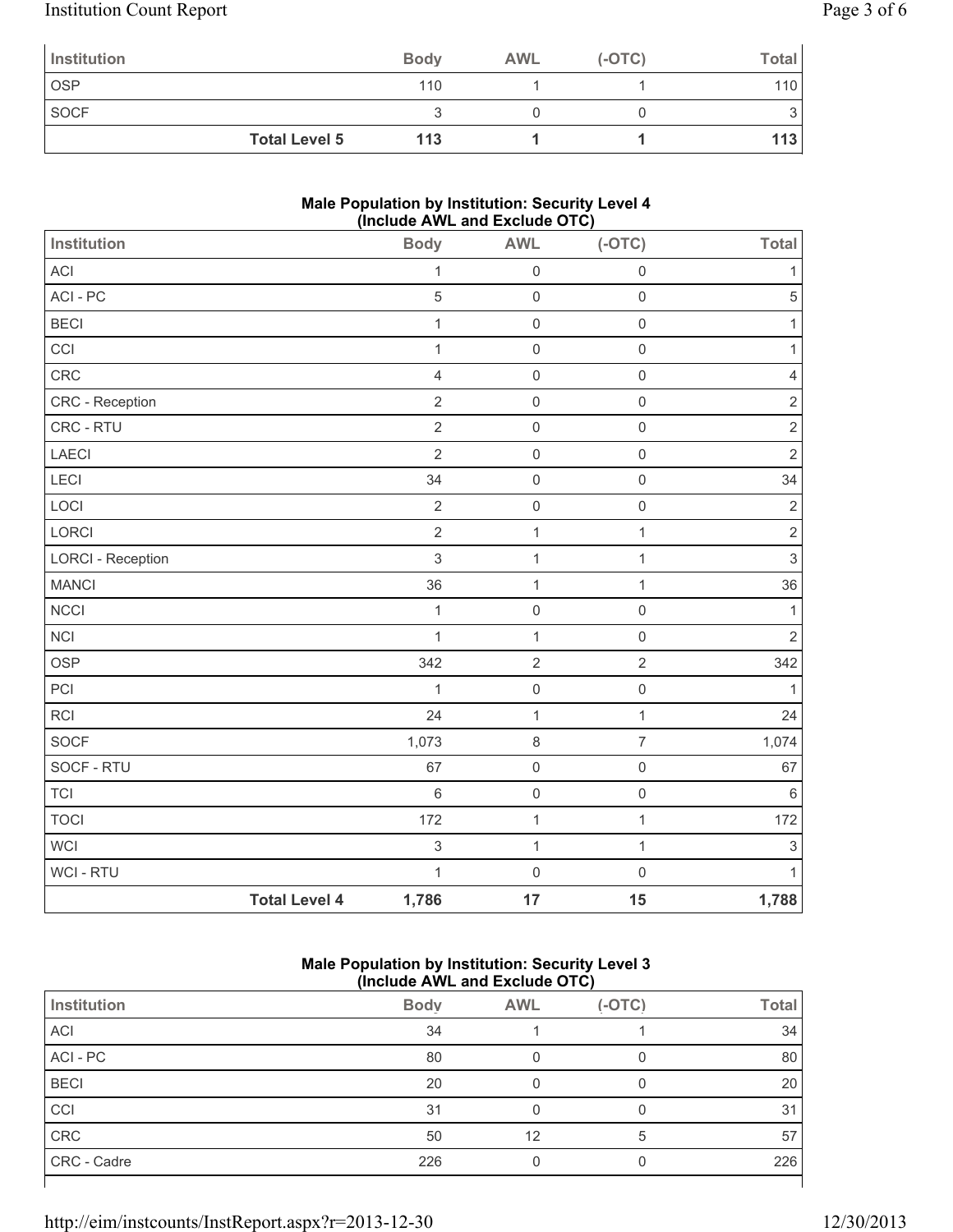# Institution Count Report Page 4 of 6

| CRC - Reception                   | 709            | 11                        | $\mathsf g$             | 711                       |
|-----------------------------------|----------------|---------------------------|-------------------------|---------------------------|
| CRC - RTU                         | 82             | $\mathsf{O}\xspace$       | $\mathsf{O}\xspace$     | 82                        |
| <b>FMC</b>                        | 13             | $\mathsf 0$               | $\mathsf 0$             | 13                        |
| FMC - Intensive Care - Male (CMC) | $\overline{7}$ | $\mathsf 0$               | $\mathsf{O}\xspace$     | $\overline{7}$            |
| <b>LAECI</b>                      | 18             | $\mathbf 0$               | $\mathsf{O}\xspace$     | 18                        |
| LECI                              | 2,266          | 25                        | 22                      | 2,269                     |
| LOCI                              | 18             | $\mathsf 0$               | $\mathsf 0$             | 18                        |
| LORCI                             | 69             | $\sqrt{5}$                | $\overline{\mathbf{4}}$ | 70                        |
| LORCI - Cadre                     | 193            | $\mathbf 1$               | $\mathsf{O}\xspace$     | 194                       |
| <b>LORCI - Reception</b>          | 408            | $\overline{\mathcal{I}}$  | $\,6\,$                 | 409                       |
| <b>MACI</b>                       | 8              | $\mathsf 0$               | $\mathsf{O}\xspace$     | $\,8\,$                   |
| MACI - Youth                      | 5              | $\mathsf 0$               | $\mathbf 0$             | 5                         |
| <b>MANCI</b>                      | 1,968          | 18                        | 15                      | 1,971                     |
| MCI                               | 17             | $\mathsf{O}\xspace$       | $\mathsf 0$             | 17                        |
| <b>NCCI</b>                       | 23             | $\mathsf 0$               | $\mathsf{O}\xspace$     | 23                        |
| <b>NCI</b>                        | 21             | $\sqrt{5}$                | $\mathsf{O}\xspace$     | 26                        |
| PCI                               | 52             | $\ensuremath{\mathsf{3}}$ | $\mathsf{O}\xspace$     | 55                        |
| <b>RCI</b>                        | 1,861          | 11                        | 6                       | 1,866                     |
| <b>RICI</b>                       | 14             | $\mathbf 0$               | $\mathsf 0$             | 14                        |
| SCI                               | $\overline{2}$ | $\mathbf{1}$              | $\mathbf{1}$            | $\overline{2}$            |
| <b>SOCF</b>                       | 88             | $\mathsf 0$               | $\mathsf 0$             | 88                        |
| SOCF - RTU                        | $\sqrt{3}$     | $\mathbf 0$               | $\mathsf{O}\xspace$     | $\ensuremath{\mathsf{3}}$ |
| <b>TCI</b>                        | 977            | 10                        | 8                       | 979                       |
| TCI - Camp                        | $\overline{2}$ | $\mathsf{O}\xspace$       | $\mathsf{O}\xspace$     | $\overline{2}$            |
| <b>TOCI</b>                       | 918            | $\,6\,$                   | $\overline{4}$          | 920                       |
| WCI                               | 1,268          | $\mathsf 3$               | $\mathfrak{S}$          | 1,268                     |
| <b>WCI-RTU</b>                    | 47             | $\mathbf 0$               | $\mathsf{O}\xspace$     | 47                        |
| <b>Total Level 3</b>              | 11,498         | 119                       | 84                      | 11,533                    |

### **Male Population by Institution: Security Level 2 (Include AWL and Exclude OTC)**

|                                   | $\mu$ $\mu$ $\mu$ $\mu$ $\sigma$ $\mu$ $\sigma$ $\sigma$ $\mu$ $\sigma$ $\sigma$ $\sigma$ $\sigma$ $\sigma$ |            |                |              |
|-----------------------------------|-------------------------------------------------------------------------------------------------------------|------------|----------------|--------------|
| Institution                       | <b>Body</b>                                                                                                 | <b>AWL</b> | $(-OTC)$       | <b>Total</b> |
| <b>ACI</b>                        | 571                                                                                                         | 4          | $\overline{2}$ | 573          |
| ACI - PC                          | 57                                                                                                          | 0          | 0              | 57           |
| <b>ACI - RTU</b>                  | 84                                                                                                          | 1          | 0              | 85           |
| <b>BECI</b>                       | 1,497                                                                                                       | 18         | 14             | 1,501        |
| CCI                               | 1,859                                                                                                       | 19         | 12             | 1,866        |
| CRC                               | 86                                                                                                          | 3          |                | 88           |
| CRC - Cadre                       | 55                                                                                                          | 0          | 0              | 55           |
| CRC - Reception                   | 228                                                                                                         | 5          | 3              | 230          |
| <b>CRC - RTU</b>                  | 17                                                                                                          | 0          | 0              | 17           |
| <b>FMC</b>                        | 14                                                                                                          |            | 0              | 15           |
| FMC - Intensive Care - Male (CMC) | 19                                                                                                          | 0          | 0              | 19           |
|                                   |                                                                                                             |            |                |              |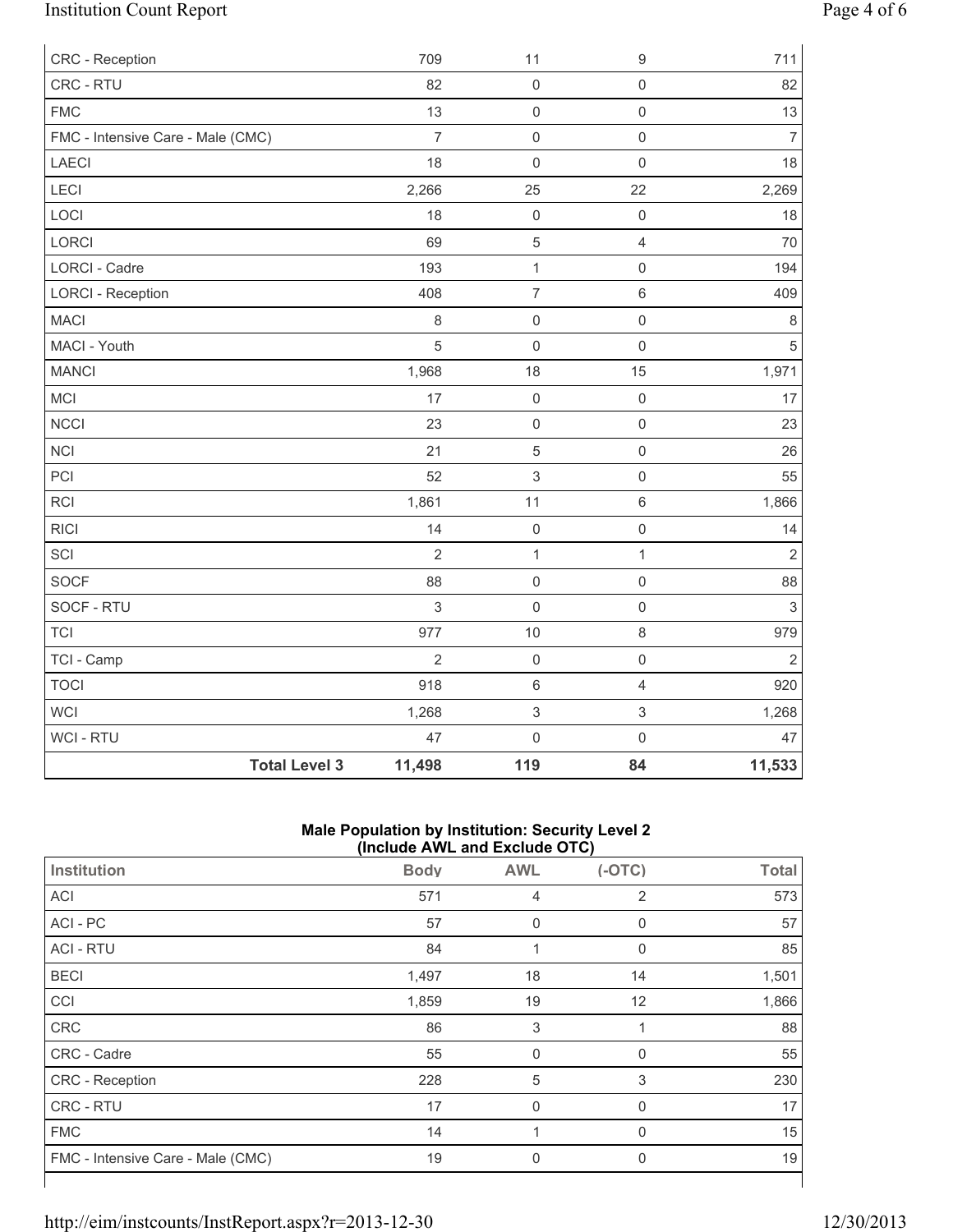# Institution Count Report Page 5 of 6

| GCI                      |                      | 766          | 4                   | $\sqrt{3}$          | 767          |
|--------------------------|----------------------|--------------|---------------------|---------------------|--------------|
| <b>GCI-RTU</b>           |                      | 1            | $\mathsf{O}\xspace$ | $\mathbf 0$         | 1            |
| LAECI                    |                      | 1,373        | 26                  | 16                  | 1,383        |
| LECI                     |                      | 102          | $\mathbf{1}$        | $\mathbf{1}$        | 102          |
| LOCI                     |                      | 1,130        | $\mathbf{1}$        | $\mathbf{1}$        | 1,130        |
| LORCI                    |                      | 109          | $\overline{2}$      | $\overline{2}$      | 109          |
| LORCI - Cadre            |                      | $\mathbf{3}$ | $\mathsf{O}\xspace$ | $\mathbf 0$         | 3            |
| <b>LORCI - Reception</b> |                      | 142          | 9                   | 8                   | 143          |
| <b>MACI</b>              |                      | 1,020        | 5                   | $\mathbf{1}$        | 1,024        |
| MACI - Youth             |                      | 11           | $\mathsf{O}\xspace$ | $\mathsf{O}\xspace$ | 11           |
| <b>MANCI</b>             |                      | 96           | $\mathsf{O}\xspace$ | $\mathbf 0$         | 96           |
| MANCI - Camp             |                      | $\mathbf{1}$ | 0                   | $\mathbf 0$         | 1            |
| MCI                      |                      | 1,727        | 28                  | 17                  | 1,738        |
| MCI - Camp               |                      | $\mathbf{1}$ | $\mathsf 0$         | $\mathbf 0$         | 1            |
| <b>NCCI</b>              |                      | 1,480        | 11                  | $\,8\,$             | 1,483        |
| NCCI - Camp              |                      | $\mathbf{3}$ | $\mathsf 0$         | $\mathsf{O}\xspace$ | 3            |
| <b>NCI</b>               |                      | 1,909        | 22                  | 16                  | 1,915        |
| PCI                      |                      | 806          | 14                  | $\mathbf 0$         | 820          |
| <b>RCI</b>               |                      | 161          | $\mathbf{1}$        | $\mathsf{O}\xspace$ | 162          |
| <b>RICI</b>              |                      | 721          | 6                   | $\overline{2}$      | 725          |
| SCI                      |                      | 1,103        | 16                  | 11                  | 1,108        |
| <b>TCI</b>               |                      | 61           | $\mathbf 1$         | $\mathbf{1}$        | 61           |
| <b>TOCI</b>              |                      | 53           | $\overline{2}$      | $\sqrt{2}$          | 53           |
| <b>WCI</b>               |                      | 89           | $\mathsf 0$         | $\mathsf{O}\xspace$ | 89           |
| <b>WCI-RTU</b>           |                      | $\mathbf{1}$ | $\mathsf{O}\xspace$ | $\mathsf{O}\xspace$ | $\mathbf{1}$ |
|                          | <b>Total Level 2</b> | 17,356       | 200                 | 121                 | 17,435       |

#### **Male Population by Institution: Security Level 1 (Include AWL and Exclude OTC)**

| $($ $\overline{a}$ $\overline{b}$ $\overline{c}$ $\overline{c}$ $\overline{c}$ $\overline{c}$ $\overline{c}$ $\overline{c}$ $\overline{c}$ $\overline{c}$ $\overline{c}$ $\overline{c}$ |             |                  |          |              |  |  |
|-----------------------------------------------------------------------------------------------------------------------------------------------------------------------------------------|-------------|------------------|----------|--------------|--|--|
| Institution                                                                                                                                                                             | <b>Body</b> | <b>AWL</b>       | $(-OTC)$ | <b>Total</b> |  |  |
| ACI                                                                                                                                                                                     | 725         | 3                | 1        | 727          |  |  |
| ACI - PC                                                                                                                                                                                | 22          | $\mathbf 0$      | 0        | 22           |  |  |
| <b>ACI - RTU</b>                                                                                                                                                                        | 44          | $\mathbf 0$      | 0        | 44           |  |  |
| <b>BECI</b>                                                                                                                                                                             | 725         | 13               | 8        | 730          |  |  |
| <b>BECI</b> - Camp                                                                                                                                                                      | 493         | $\boldsymbol{0}$ | 0        | 493          |  |  |
| CCI                                                                                                                                                                                     | 807         | $\overline{2}$   | 1        | 808          |  |  |
| CRC                                                                                                                                                                                     | 68          | $\boldsymbol{0}$ | 0        | 68           |  |  |
| CRC - Cadre                                                                                                                                                                             | 9           | $\boldsymbol{0}$ | 0        | 9            |  |  |
| CRC - Reception                                                                                                                                                                         | 213         | 5                | 5        | 213          |  |  |
| CRC - RTU                                                                                                                                                                               | 11          | $\mathbf 0$      | 0        | 11           |  |  |
| <b>FMC</b>                                                                                                                                                                              | 375         | 3                |          | 377          |  |  |
| FMC - Intensive Care - Male (CMC)                                                                                                                                                       | 13          | $\mathbf 0$      | 0        | 13           |  |  |
| GCI                                                                                                                                                                                     | 474         | 10               | 6        | 478          |  |  |
|                                                                                                                                                                                         |             |                  |          |              |  |  |